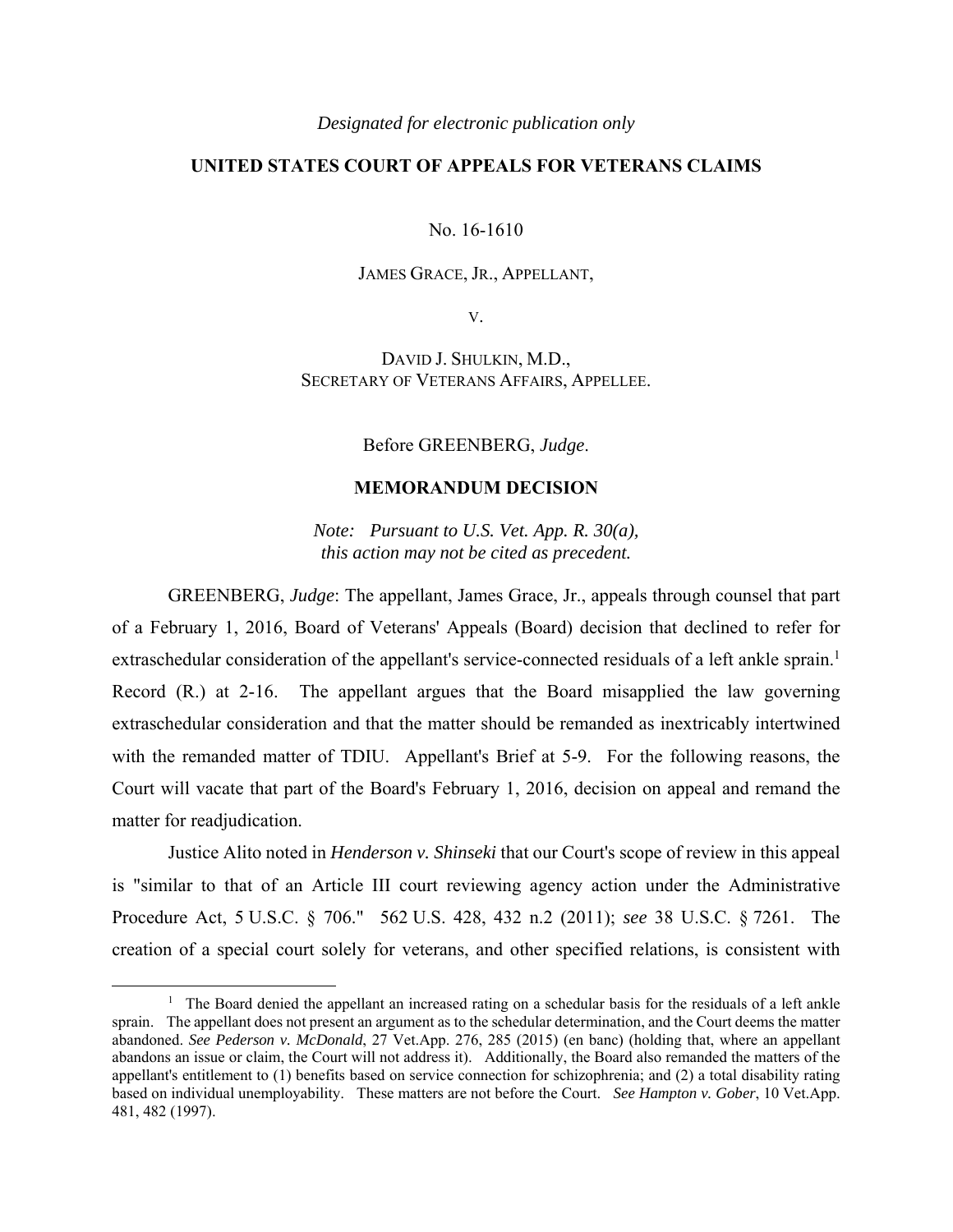congressional intent as old as the Republic. *See Hayburn's Case*, 2 U.S. (2 Dall.) 409, 410 n., 1 L. Ed. 436 (1792) ("[T]he objects of this act are exceedingly benevolent, and do real honor to the humanity and justice of Congress."). "The Court may hear cases by judges sitting alone or in panels, as determined pursuant to procedures established by the Court." 38 U.S.C. § 7254. Accordingly, the statutory command of Congress that a single judge may issue a binding decision, pursuant to procedures established by the Court, is "unambiguous, unequivocal, and unlimited." *Conroy v. Aniskoff*, 507 U.S. 511, 514 (1993); *see generally Frankel v. Derwinski*, 1 Vet.App. 23, 25-26 (1990).

From the beginning of the Republic statutory construction concerning congressional promises to veterans has been of great concern. "By the act concerning invalids, passed in June, 1794, vol. 3. p. 112, the secretary at war is ordered to place on the pension list, all persons whose names are contained in a report previously made by him to congress. If he should refuse to do so, would the wounded veteran be without remedy? Is it to be contended that where the law in precise terms, directs the performance of an act, in which an individual is interested, the law is incapable of securing obedience to its mandate? Is it on account of the character of the person against whom the complaint is made? Is it to be contended that the heads of departments are not amenable to the laws of their country?" *Marbury v. Madison*, 5 U.S. 137, 164, 2 L. Ed. 60, 69 (1803).

 The appellant served on active duty in the U.S. Army from September 1975 to October 1975 as a trainee. R. at 70. In October 1975 the appellant injured his left ankle during exercise drills. R. at 70. In a September 1980 rating decision the regional office (RO) granted the appellant benefits based on service connection for a left ankle disability with a non compensable rating. R. at 1710. In a June 1990 rating decision the RO increased the appellant's disability rating for his left ankle to 10%. R. at 1482-83.

In March 2006 the appellant filed a claim for an increased rating for his left ankle condition. R. at 975. In a May 2007 rating decision the RO denied the appellant's claim. R. at 652. The appellant appealed. R. at 643-45.

 In June 2009 the appellant underwent a VA examination complaining of daily and constant pain on a level of 10 out of 10 as well as difficulty standing for more than 30 minutes at a time, walking more than 2 miles, or climbing more than a flight of stairs. R. at 532. The examiner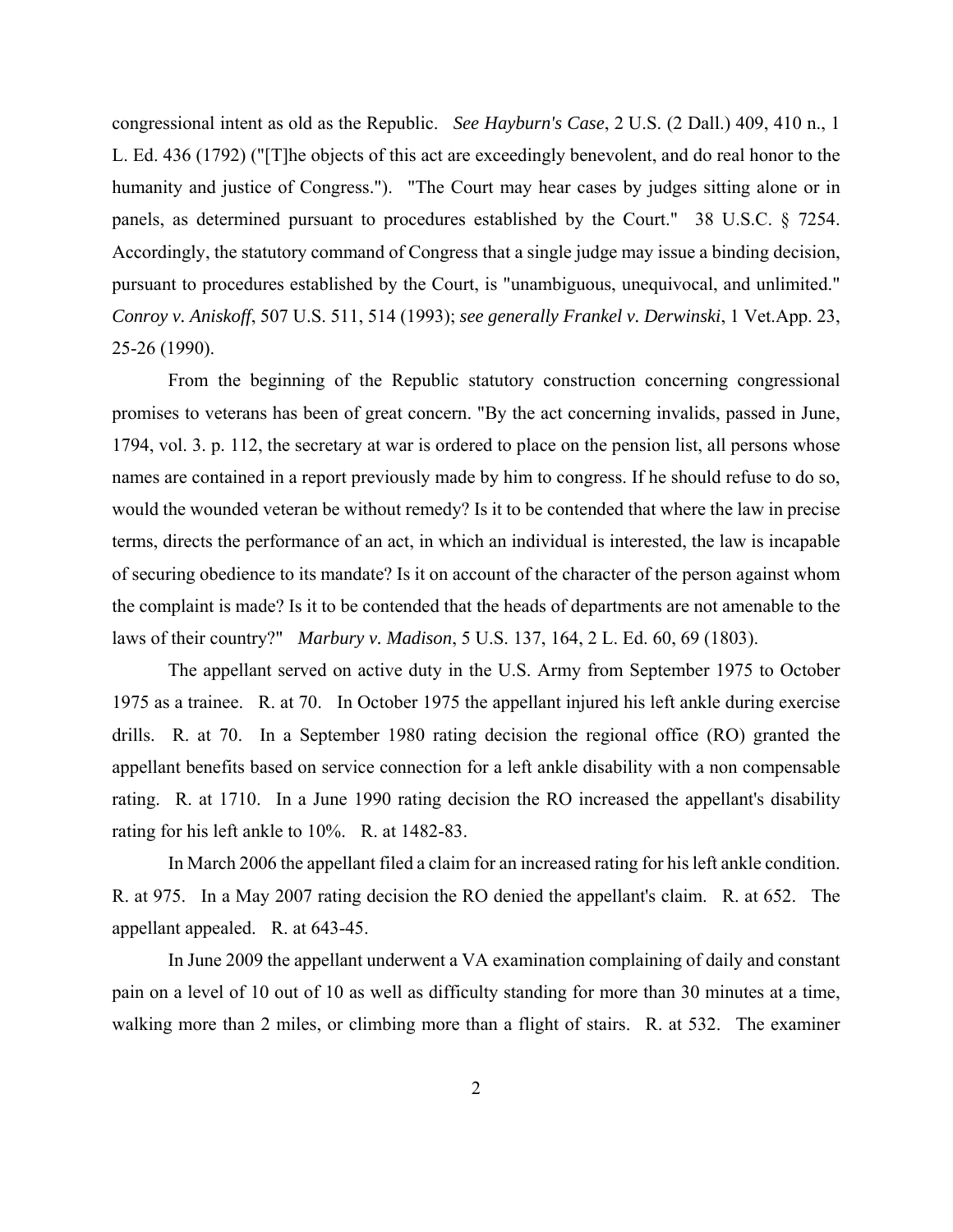noted moderate degenerative changes to the ankle after diagnostic imaging, but did not detect any joint effusion, inflammatory arthritis, or ankylosis. R. at 534, 537. The examiner opined that the appellant's left ankle disability did not "likely prevent[] him from doing his daily routine activities and sedentary jobs." R. at 539.

 In April 2015 the appellant underwent a VA examination, complaining that his left ankle symptoms had gotten progressively worse, that his pain was at a level of 10 out of 10, and that his symptoms are aggravated by prolonged standing and walking. R. at 240. The examiner opined that the appellant's ankle disability had a mild to moderate effect on the appellant's daily activities, such as chores, shopping, sports, and exercise. R. at 242.

 In February 2016 the Board denied the appellant a disability rating in excess of 10% for his left ankle disability, including a referral for extraschedular consideration. R. at 1-19. The Board noted the appellant's complaints of constant pain that interfered with his ability to stand or walk for extended periods. R. at 8-10. The Board rated the appellant's disability under diagnostic code 5271, finding that the limitation of motion of the appellant's ankle was moderate, and that his "functional loss based on pain does not however rise to the *marked* level of limitation on motion" as required for a 20% rating. R. at 10. The Board denied a referral for extraschedular consideration because it found that the appellant's disability picture, which was "primarily manifested by pain and associated limitation of motion," was adequately compensated by the schedular evaluation. R. at 11. This appeal followed.

 The Court agrees with the appellant that the Board provided an inadequate statement of reasons or bases for finding that the appellant was not entitled to a referral for extraschedular consideration for his left ankle disability. *See* 38 U.S.C. § 7104(d)(1); *Gilbert v. Derwinski*, 1 Vet.App. 49, 56-57 (1990) (holding that Congress mandated, by statute, that the Board provide a written statement of reasons or bases for its conclusions that is adequate to enable the appellant to understand the precise basis for the Board's decision and to facilitate review in this Court); *see also* 38 C.F.R. § 3.321 (2017). The Board found that DC 5271 adequately compensated the appellant's disability picture, which it found to be "primarily manifested by pain and associated limitation of motion." R. at 11. However, DC 5271 is titled "[a]nkle, limited motion of," and